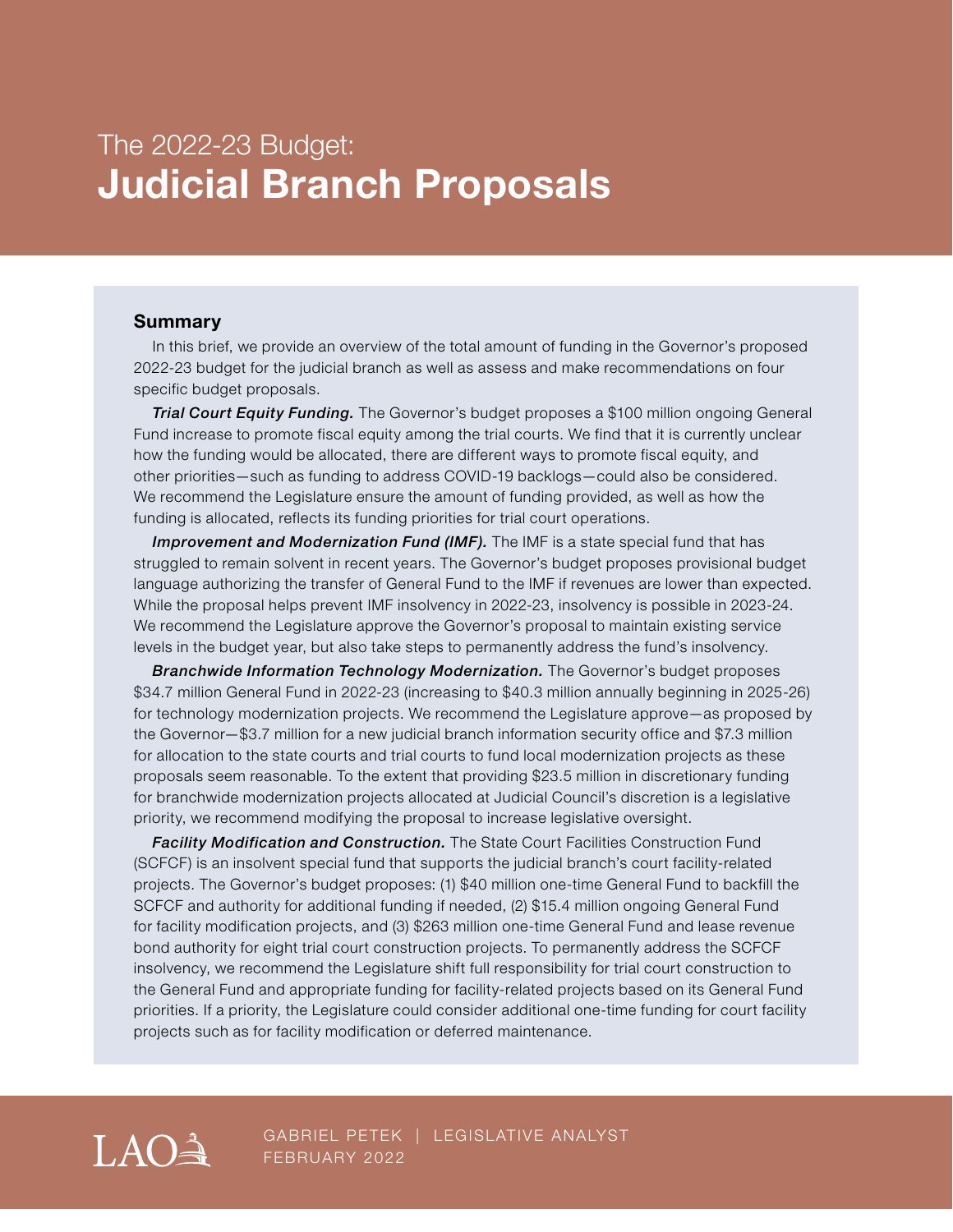## **OVERVIEW**

The judicial branch is responsible for the interpretation of law, the protection of individuals' rights, the orderly settlement of all legal disputes, and the adjudication of accusations of legal violations. The branch consists of statewide courts (the Supreme Court and Courts of Appeal), trial courts in each of the state's 58 counties, and statewide entities of the branch (Judicial Council, the Judicial Council Facility Program, and the Habeas Corpus Resource Center). The branch receives support from several funding sources including the state General Fund, civil filing fees, criminal penalties and fines, county maintenance-of-effort payments, and federal grants.

*General Fund Becoming Greater Share of Judicial Branch Budget.* Figure 1 shows total operational funding for the judicial branch from 2012-13 to 2022-23. Total funding for the judicial branch has steadily increased and the Governor

proposes about \$5.3 billion in support in 2022-23. Between 2012-13 and 2022-23, the percent of total operational funding from the General Fund has steadily increased from 25 percent in 2012-13 to 55 percent in 2022-23. This growth is generally due to increased operational costs as well as decreases in fine and fee revenue.

*Governor Proposes \$5.1 Billion in State Funds for Judicial Branch.* As shown in Figure 2, the Governor's budget proposes about \$5.1 billion from all state funds (General Fund and special funds) to support the operations of the judicial branch in 2022-23, an increase of \$52 million (1 percent) above the revised amount for 2021-22. (These totals do not include expenditures from local reserves or trial court reserves.) Of this amount, about \$3 billion (or 61 percent) is from the General Fund. This is a net increase of \$65 million (or 2 percent) from the 2021-22 amount.

#### Figure 1

## **Total Judicial Branch Funding**

(In Billions)



a State law requires excess property tax revenues collected by county offices of education beyond their annual funding allotment be used to offset state General Fund support of trial courts. This chart reflects these revenues as state special funds.

LAO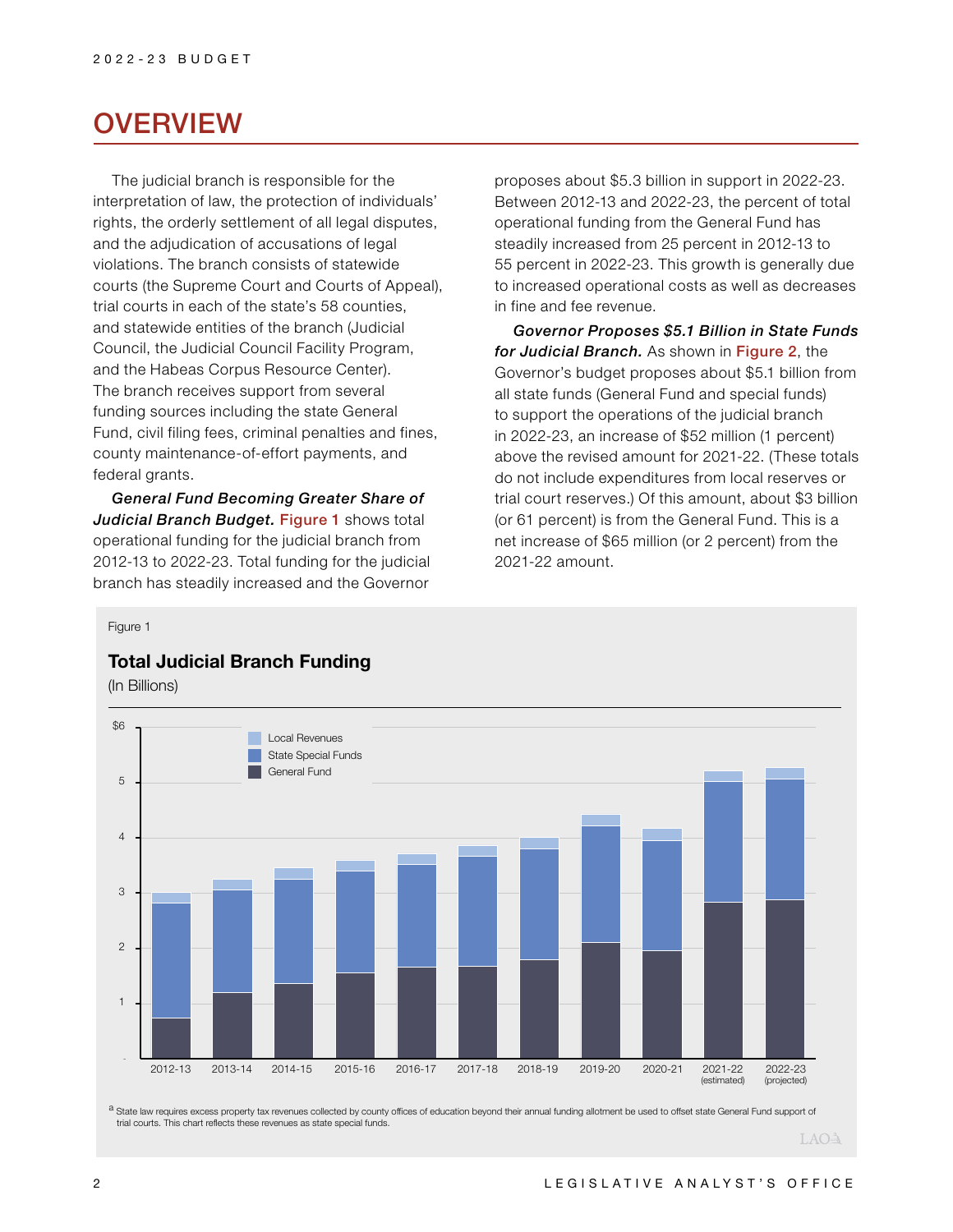#### Figure 2

### **Judicial Branch Budget Summary—All State Funds**

(Dollars in Millions)

|                                  | 2020-21       | 2021-22<br><b>Estimated</b> | 2022-23<br><b>Proposed</b> | Change From 2021-22 |                |
|----------------------------------|---------------|-----------------------------|----------------------------|---------------------|----------------|
|                                  | <b>Actual</b> |                             |                            | Amount              | <b>Percent</b> |
| <b>State Trial Courts</b>        | \$2.987       | \$3,686                     | \$3,797                    | \$111               | 3.0%           |
| Supreme Court                    | 49            | 54                          | 55                         |                     | 1.4            |
| Courts of Appeal                 | 243           | 268                         | 279                        | 11                  | 4.2            |
| Judicial Council                 | 180           | 231                         | 295                        | 64                  | 27.7           |
| Judicial Branch Facility Program | 473           | 763                         | 627                        | $-135$              | $-17.7$        |
| Habeas Corpus Resource Center    | 16            | 19                          | 19                         | _                   | 0.6            |
| <b>Totals</b>                    | \$3,948       | \$5.021                     | \$5.072                    | \$52                | 1.0%           |

# TRIAL COURT EQUITY FUNDING

#### **Background**

*Funding Trial Court Operations.* The state's annual budget typically designates the total amount of funding available to fund trial court operations. While a portion of this funding is provided for specific programs or purposes (such as court interpreters), a significant portion of the funding is provided on a discretionary basis with little to no restrictions on its use. Judicial Council—the policymaking and governing body of the judicial branch—is responsible for allocating the discretionary funding to individual trial courts. Upon receiving its allocation, each individual trial court has significant flexibility in determining how its share of discretionary funding from the state is used. This can result in significant differences in the programs or services offered and the level of service provided across trial courts. For example, some trial courts may choose to use a greater proportion of their funding to provide increases in employee compensation than other courts.

In recent years, increased funding for trial court operations has generally been provided through the approval of (1) budget requests for specific priorities (such as increased funding to implement enacted legislation and funding to promote fiscal equity), (2) discretionary (or unallocated) funding increases, and (3) funding to support cost increases to maintain existing service levels (such as funding for increased trial court health benefit and retirement costs).

*Workload Formula.* Since 2013, the judicial branch has used a formula—known as the "workload formula"—to calculate how much funding each individual trial court should receive based on its workload as measured by various factors, including the number and type of filings each court receives. This amount is known as a court's workload formula identified need. The formula then calculates the level of funding each trial court actually received as a percentage of its workload formula identified need. This amount is known as the court's funding ratio. At the end of 2021-22, individual trial court funding ratios are estimated to range from 73 percent to over 100 percent of their workload formula identified need with the statewide average funding ratio being about 80 percent.

Judicial Council has adopted certain rules related to the workload formula to determine how to allocate discretionary funding increases provided in the annual state budget. While these rules have changed over the years, since 2018-19, increased discretionary funding provided in the state budget is first allocated to the 15 smallest trial courts to ensure they receive 100 percent of their workload formula identified needs. Up to 50 percent of the remaining funding is then allocated to courts below the statewide average funding ratio. The remaining amount is then allocated to all trial courts generally based on workload.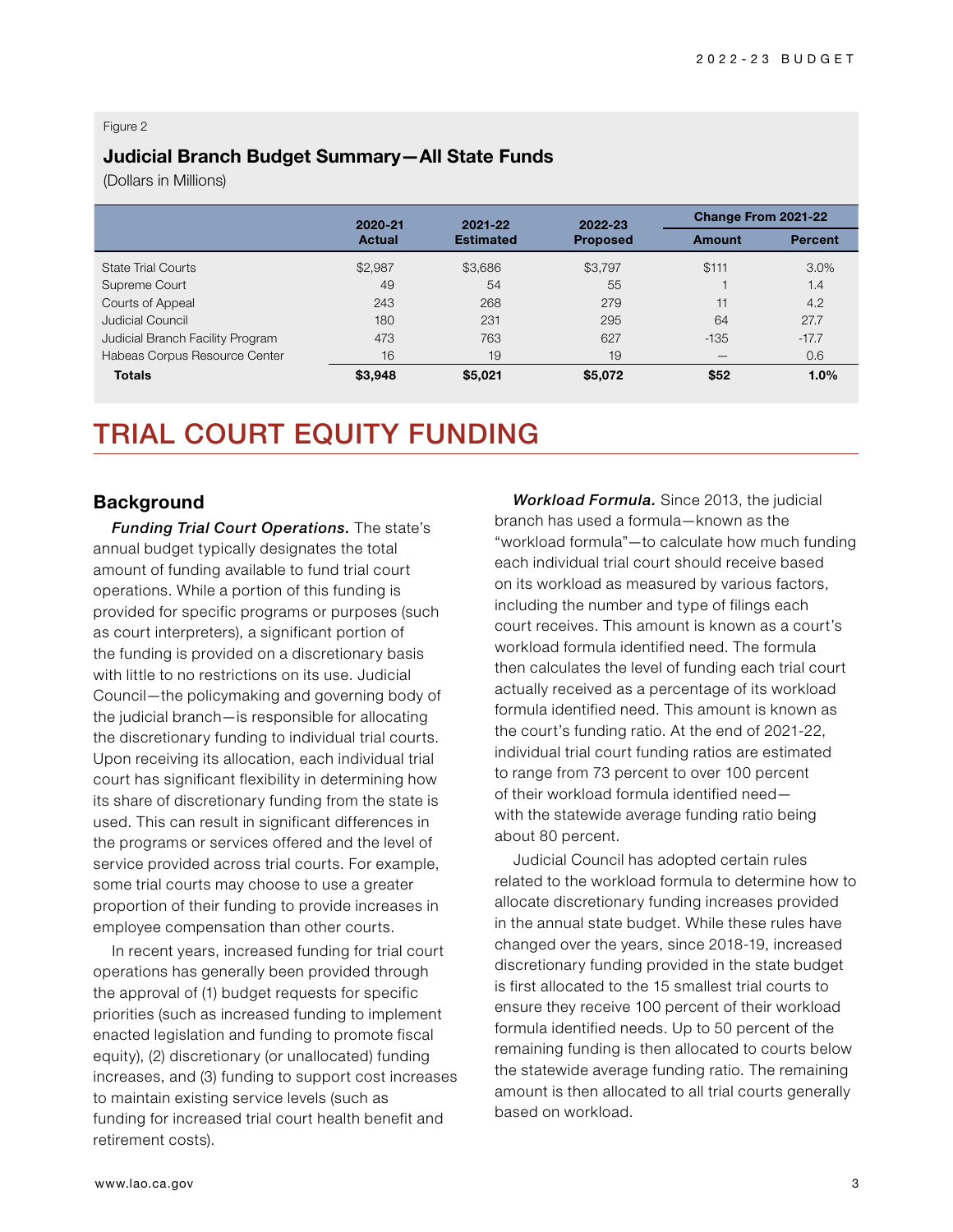*State and Judicial Branch Took Various Actions to Address Pandemic-Related Impacts.* Since the start of the COVID-19 pandemic, the state and the judicial branch have taken various actions to protect the health of court staff, stakeholders, and members of the public, as well as to address pandemic-related impacts on trial court operations. Some of these actions included restricting physical access to court facilities, temporarily suspending court activities, and authorizing remote proceedings to allow cases to move forward.

The actions taken to respond to the pandemic have generally had three major impacts on trial court operations: (1) reduced service levels; (2) case backlogs and delays; and (3) increased one-time and ongoing costs, such as from changing business practices to implement technology for remote proceedings. These impacts on individual trial courts differ due to various factors, including the specific actions taken during the pandemic. For example, some courts may have larger backlogs or increased costs due to a lack of space to conduct jury trials while appropriately socially distancing. The state and the judicial branch have taken various actions to address such impacts. For example, the 2021-22 budget included \$90 million one-time General Fund to address case backlogs—with \$30 million specifically for certain criminal case backlogs and \$60 million for backlogs across all case types.

#### **Governor's Proposal**

The Governor's 2022-23 budget proposes a \$100 million ongoing General Fund increase to promote fiscal equity among the trial courts. While the funds would be used to promote fiscal equity, Judicial Council would have discretion in the allocation of the funds.

#### **Assessment**

#### *Unclear How Judicial Council Would*

*Allocate Funding.* At the time of this analysis, it is unclear how the proposed augmentation would be allocated to the trial courts. This is because while the Governor's proposal requires the funding be used to address fiscal equity, it would give Judicial Council discretion in allocating these funds and it is unclear how they would do so at this time. This makes it very difficult for the Legislature to assess how the funds will promote fiscal equity among the trial courts and if it is consistent with legislative priorities.

*Different Ways to Promote Fiscal Equity Among Individual Trial Courts.* We note that promoting fiscal equity is a goal with merit as it promotes equal access to justice across the state. To accomplish this, there are different ways to do so depending on the specific equity-related goals the Legislature has (for example, narrowing the gap in funding between the trial courts with the highest and lowest trial court funding ratios or bringing all courts up to a minimum funding ratio) and how quickly that goal is to be reached. These decisions, in turn, dictate how much funding is needed as well as the number of courts that will receive funding and the specific amount of funding each court will receive. One example is to specify an equity goal, separate from the workload formula allocation rules discussed above. For example, the Legislature could specify that the funding be used to bring all courts up to the statewide average funding ratio (similar to how a \$47.8 million ongoing General Fund augmentation was allocated in the 2018-19 budget package). This would require funding less than the \$100 million proposed by the Governor. Alternatively, the Legislature could require the funding be used to ensure that no courts have a funding ratio below a certain level. For example, the \$100 million could be sufficient to bring all courts up to an estimated 84.5 percent of their workload formula identified need. Under these approaches, only a subset of trial courts would receive funding but there would be greater improvements in fiscal equity as the range of funding differences between trial courts would be narrowed more quickly.

Another example would be to allocate the funding using workload formula allocation rules. While up to half of the funding would be allocated to courts below the statewide average funding ratio, all courts would receive some portion of the funding. Under this approach, all courts would benefit from additional funding, though courts below the statewide average funding ratio would receive a greater share of the funding. Since all courts would be receiving some funding, this approach would slow improvements in fiscal equity among the trial courts.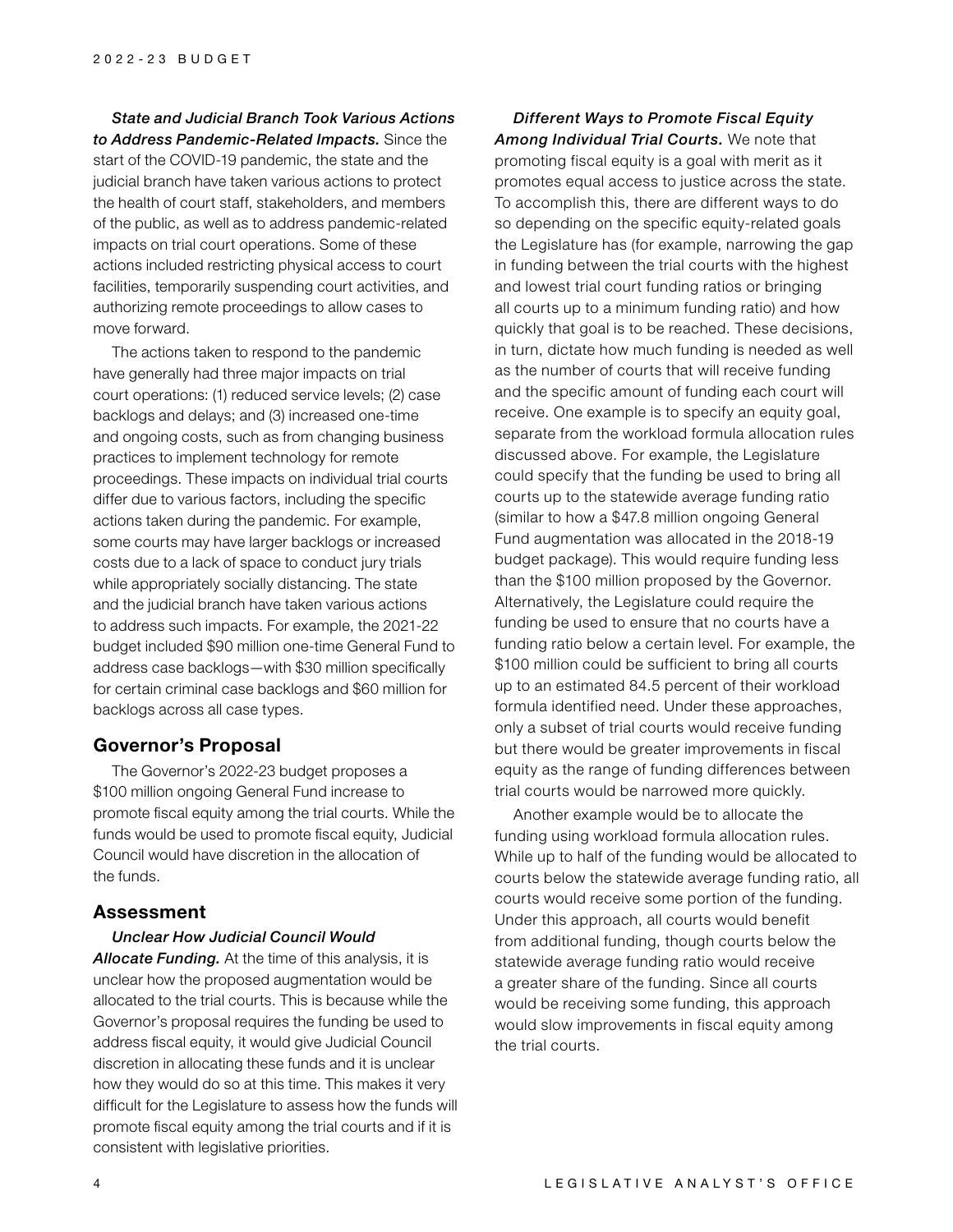#### *Other Priorities Could Be Considered.*

The Legislature could also determine that other funding priorities are more important. In particular, to the extent the pandemic continues to impact court operations and delay court proceedings, it may want to prioritize funding to address backlogs and delays in the short term in order to minimize impacts on court users. For example, social distancing guidelines could mean that selecting and maintaining a jury for jury trials requires more in-person space, staff, and resources, which in turn could result in fewer jury trials moving forward at any given time, resulting in backlogs. Funding could be targeted to address such impacts—such as leasing space or hiring temporary staff. Examples of other priorities outside the pandemic could include prioritizing funding for technology modernization as well as physical or remote infrastructure to help ensure that individuals have similar access—physical, remote, or electronic—across all trial courts.

#### **Recommendation**

#### *Ensure Funding Reflects Legislative*

*Priorities.* We recommend the Legislature ensure the amount of funding provided, as well as how the funding is allocated, reflects its funding priorities for trial court operations. This can include specifying how funding must be allocated to improve fiscal equity among trial courts (as proposed by the Governor) or addressing other priorities. In particular, the Legislature could provide some, or all, of the requested funding to address pandemic-related impacts in 2022-23 in order to minimize impacts (such as backlogs or delays) on courts users statewide. This could help address equity in terms of public access to the courts and how quickly cases can be resolved. To provide assistance with this, the Legislature could direct the judicial branch to report in budget hearings on pandemic-related impacts on court operations and identify where the greatest needs are. In future years, the funding could be allocated to ensure that all trial courts have at least 84.5 percent of their workload formula identified need. While this would mean that only a subset of trial courts received funding, it would narrow the fiscal inequity among trial courts more quickly.

## IMPROVEMENT AND MODERNIZATION FUND (IMF)

#### **Background**

*Originally Two Separate Judicial Branch Funds.* In 1997, the state established two special funds to benefit trial courts.

- *Judicial Administration Efficiency and Modernization Fund.* The purpose of this fund was to promote projects designed to increase access, efficiency, and effectiveness of the trial courts. Such projects included judicial or court staff education programs, technological improvements, incentives to retain experienced judges, and improvements in legal research. The fund received monies primarily from a General Fund transfer to the judicial branch. We note that some of these funds were redirected to help offset reductions to the trial courts in 2010-11 and 2011-12.
- *Trial Court Improvement Fund.* The purpose of this fund was to support various projects approved by Judicial Council. The fund received monies from (1) criminal fine and fee revenues and (2) a transfer of 1 percent of the amount appropriate to support court operations from the Trial Court Trust Fund (TCTF). (The TCTF provides most of the funding to support trial court operations.) While Judicial Council had significant flexibility regarding the expenditures of monies in the fund, some of the monies were restricted for specified uses. For example, a portion of the fine and fee revenues had to be used for the development of automated administrative systems. State law also required that some of the monies in this fund be redirected back for allocations to trial court operations.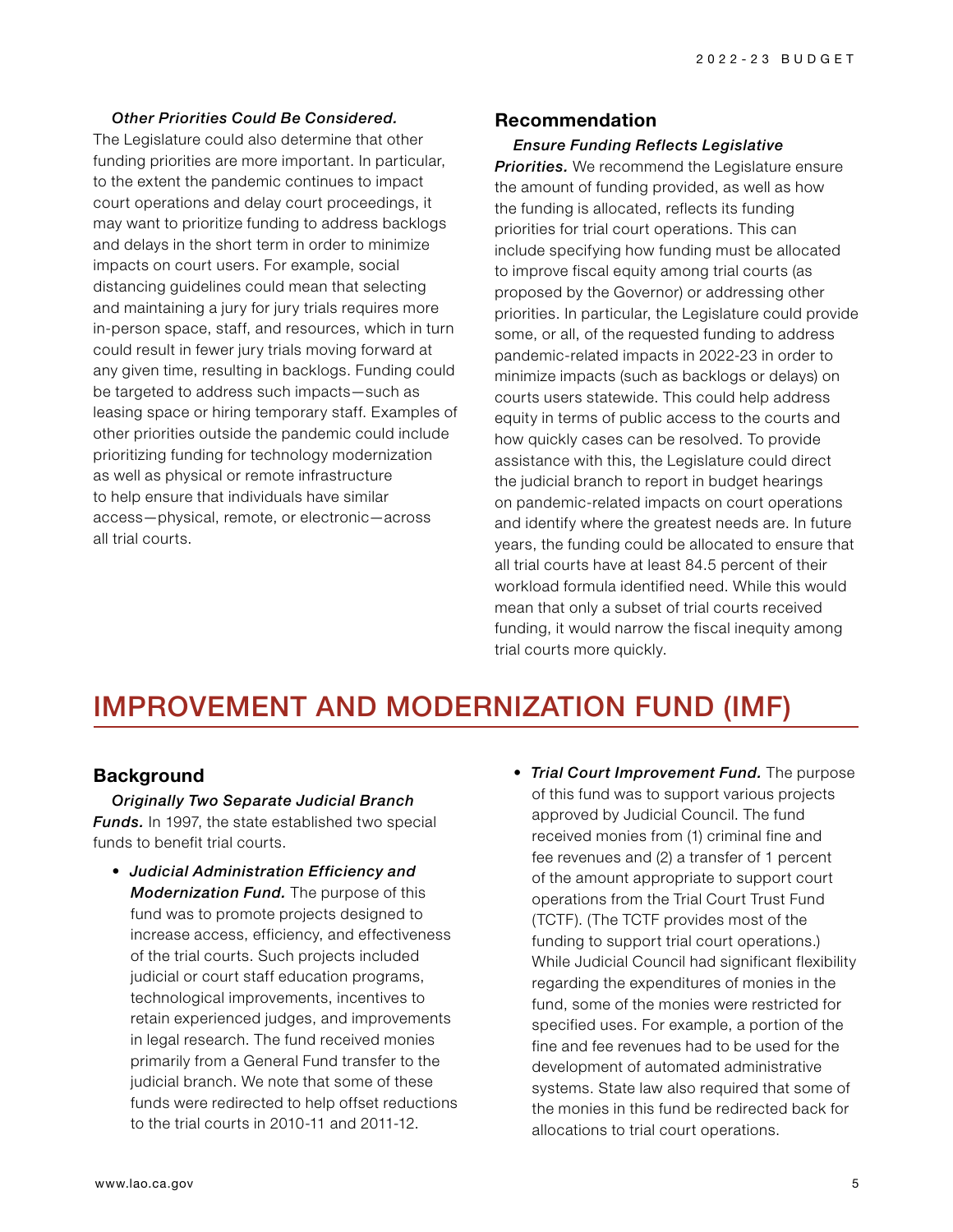While the Legislature would appropriate a set amount of funding from the two funds each year in the annual budget, Judicial Council was responsible for approving and allocating monies to specific programs and systems. Accordingly, the Legislature's role in determining how the funds were used was limited.

*Two Funds Merged Into IMF.* Chapter 41 of 2012 (SB 102, Committee on Budget and Fiscal Review) merged the Judicial Administration Efficiency and Modernization Fund and the Trial Court Improvement Fund into the new IMF. The IMF retained all sources of revenues as well as all transfers of monies associated with the two prior funds. While the Legislature appropriates a total amount of funding from the IMF in the annual state budget, Judicial Council generally has more discretion in how the funds are allocated to specific projects and activities than previously. Except for a couple of requirements (such as the requirement that a certain portion of fine and fee revenues be used for the development of automated administration systems), none of the statutory purposes that applied to the previous two funds

currently apply to the IMF. The judicial branch is required to provide an annual report to the Legislature on the expenditures from the IMF.

## **IMF Struggles to Remain Solvent**

*Declines in Revenues.* When partial payments are collected from an individual for criminal fines and fees levied by the courts, state law specifies the order in which partial payments are to be allocated to various state and local funds. In cases where full payment is not made, funds that are a lower priority pursuant to state law (such as the IMF) receive less revenue than those funds that are a higher priority (such as victim restitution or reimbursement for certain collection activities).

As shown in Figure 3, fine and fee revenues deposited into the IMF and its predecessors have steadily declined from nearly \$88 million in 2006-07 to an estimated \$14.6 million in 2021-22—a drop of 83 percent. The specific causes of this decline may be due to various reasons. For example, there may have been a reduction in collected criminal fine and fee revenues allocated to the IMF—such as from fewer tickets being written for traffic violations

#### Figure 3

#### **Steady Decline in Fine and Fee Revenue to the IMF**

(In Millions)

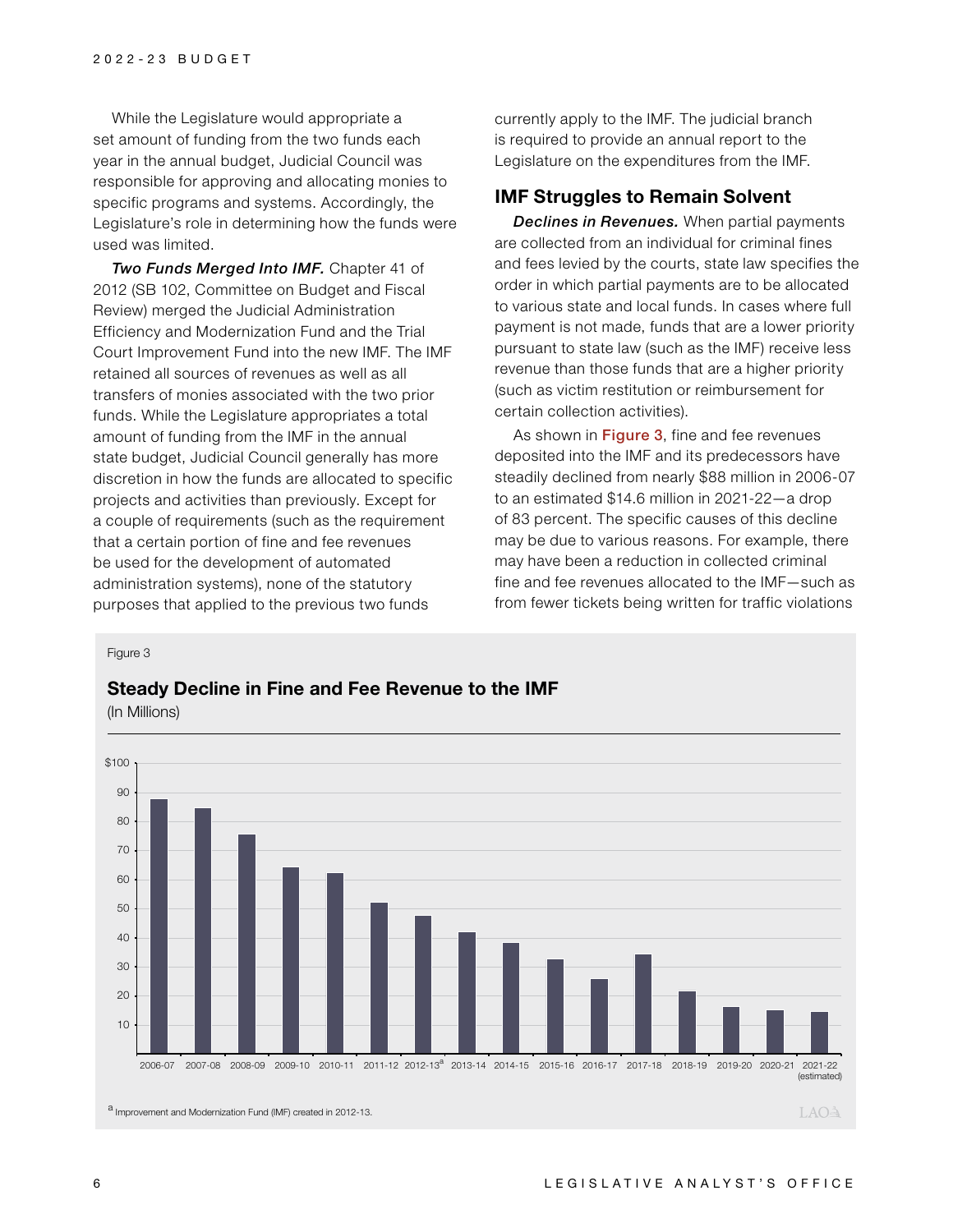and/or more fines and fees being waived by the court which then reduces the amount available for collection. Even if the total amount of criminal fine and fee collections had remained the same, state and local funds that are a higher priority in the distribution of fine and fee payments may have been receiving an increased share of the revenue compared to the IMF.

*Judicial Council Previously Authorized More Expenditures Than Available Revenues.*  As discussed above, state law authorizes Judicial Council to allocate funds from the IMF, as well as its predecessor funds, to specific programs and systems with very little legislative oversight. Once annual revenue into the IMF began declining, Judicial Council struggled to reduce expenditures to match the amount of available resources. Although the council took some steps to address these operational shortfalls by eliminating or reducing certain expenditures, or shifting expenditures to other fund sources, it continued to authorize funding from the IMF for programs and systems in excess of available resources in many years. However, in more recent years, Judicial Council has kept expenditures and revenues more closely aligned.

## **Various Actions Taken to Address Operational Shortfalls**

The persistent operational shortfalls facing the IMF also led to the state taking various actions beginning in 2015-16. The Legislature increased revenue available in the IMF in 2015-16 by terminating an ongoing \$20 million transfer from the IMF to the TCTF. Additionally, various budget proposals have been approved to help shift some or all funding for certain programs and systems from the IMF to the General Fund. In addition, the Legislature provided General Fund support to pay for the expansion of some programs and systems that otherwise would have been paid by the IMF if sufficient resources were available. For example, the 2019-20 budget included \$4.5 million General Fund to upgrade a financial and human resources system used by the trial courts and \$3.2 million General Fund to replace IMF support for the system. In another example, \$5.5 million in ongoing General Fund support was provided

in 2015-16 to expand the judicial branch's Local Area Network/Wide Area Network (LAN/WAN) telecommunications network infrastructure program to include the final four courts that did not participate in the network. The IMF continues to support this program today.

### **Governor's Proposal**

The Governor's budget proposes provisional budget language authorizing the Director of the Department of Finance to transfer additional General Fund support to the IMF if revenues are lower than expected. The transfer can only occur 30 days after written notification to the Legislature.

#### **Assessment**

*Proposal Helps Prevent IMF Insolvency in 2022-23.* Based on current projections, the IMF fund balance will effectively be zero at the end of 2022-23. This is generally due to the ongoing decline in criminal fine and fee revenue, which has been even greater during the pandemic for various reasons, such as the temporary suspension of the collection of criminal fines and fees by certain trial courts. As such, it is possible that actual revenues will be even lower than currently projected. Accordingly, the proposed budget language would ensure that the IMF has sufficient funds in 2022-23 to avoid the need for Judicial Council to make midyear expenditure reductions.

*But Insolvency Possible in 2023-24.*  However, absent any additional actions, the IMF will likely face insolvency in future years. Specifically, if revenues and expenditures are similar to the amounts projected in 2022-23, the IMF would become insolvent in 2023-24. We estimate up to \$18 million could be necessary to backfill the IMF unless steps are taken to reduce expenditures from the fund or revenues are greater than anticipated.

*Current IMF Programs and Systems Needed.* The Legislature generally lacks oversight of IMF programs and systems as they are informed only after expenditures are made. This makes it difficult for the Legislature to ensure that its priorities are funded and how much funding is provided. For example, the Legislature may determine that certain programs are less important and should

*Increased Legislative Oversight Over*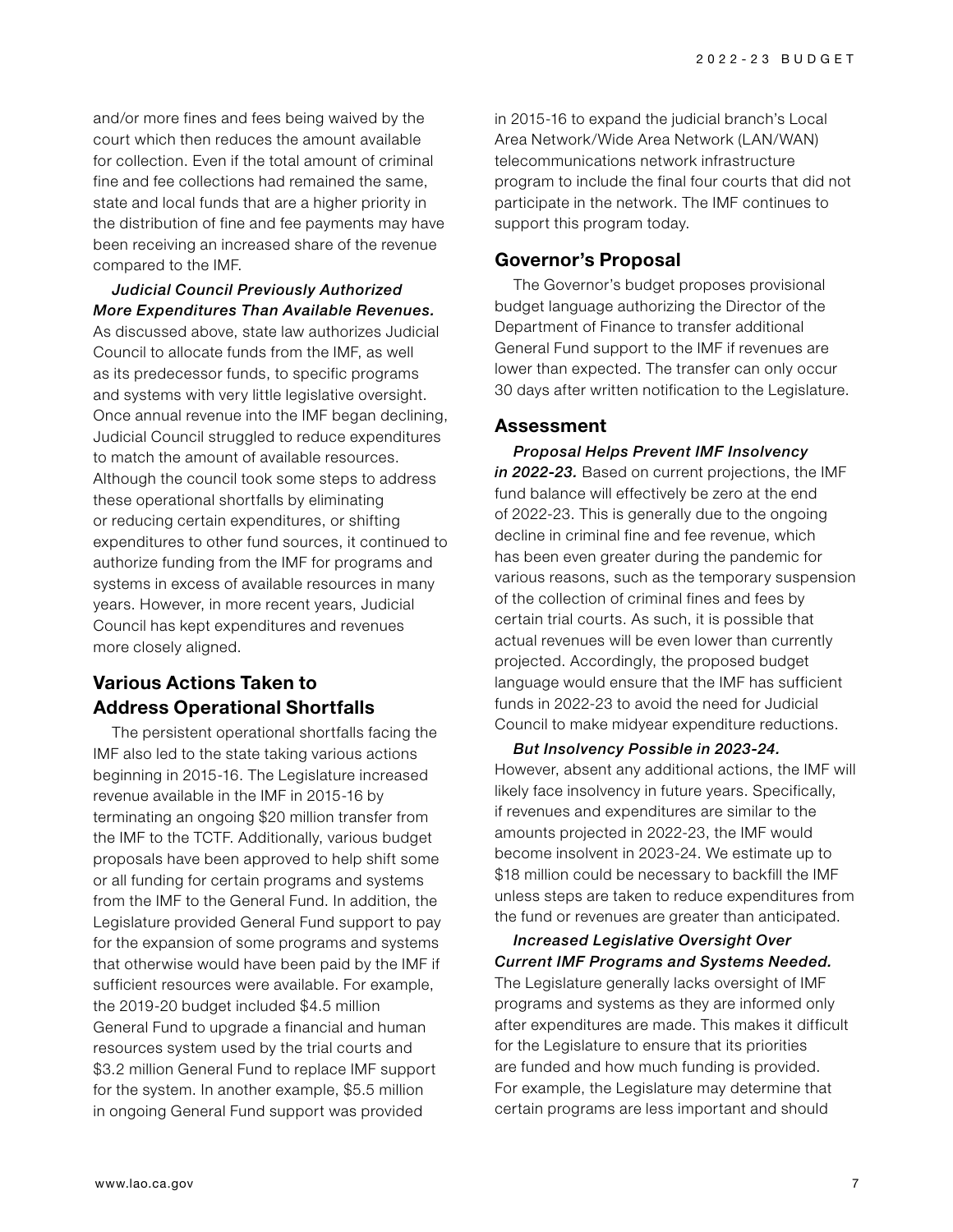bear a larger share of any reductions to maintain IMF solvency. The Legislature could also determine that certain programs need to be maintained and should be supported from other fund sources.

### **Recommendations**

*Approve Proposed Budget Bill Language.* We recommend the Legislature approve the Governor's proposed provisional budget language as it helps ensure the IMF has sufficient funds to maintain anticipated expenditure levels.

*Deposit IMF Revenues Into the General Fund and Eliminate IMF Next Year.* While the Governor's proposal would address potential IMF insolvency in 2022-23, it does not provide a long-term solution to address the IMF's potential insolvency which could occur as early as 2023-24. In order to permanently address the IMF's solvency, as well as increase legislative oversight over the programs and systems currently funded from the IMF, we recommend the Legislature deposit IMF revenues into the General Fund and eliminate the IMF next year.

To accomplish this, we recommend that Legislature first direct the judicial branch to provide a report by December 1, 2022 on each of the programs and systems currently supported by the IMF, including information on past expenditures and the benefits achieved. Based on its review of this report, we recommend that the Legislature shift the programs and systems currently supported by

the IMF that it prioritizes to the General Fund and eliminate funding for any remaining programs or systems as part of the 2023-24 budget process. Specifically, we recommend the Legislature evaluate the need for each program and system and its cost-effectiveness relative to all other state programs currently supported by the General Fund and determine what level of funding, if any, is appropriate to provide these programs and systems. This would greatly increase legislative oversight over these programs and systems. Our recommendation to deposit all IMF revenues into the General Fund and eliminate the IMF would offset the additional General Fund costs of the shifted programs and systems.

Taking this approach will have three major benefits. First, the amount of funding supporting IMF programs and systems prioritized by the Legislature would no longer be dependent on the amount of such revenue collected. This allows the judicial branch and administration to determine the level of support necessary for each program or system based on their operational needs rather than the amount of available IMF revenue. Second, this allows the Legislature to determine how much funding to appropriate from the General Fund to support these programs and systems based on its overall priorities. Finally, given that the IMF is likely going to struggle to maintain solvency, this approach would permanently address the issue in a comprehensive, rather than piecemeal, manner.

# BRANCHWIDE INFORMATION TECHNOLOGY MODERNIZATION

## **Background**

*Judicial Council Uses Key Documents to Guide Selection and Oversight of Information Technology (IT) Modernization Projects.* Over the past decade, Judicial Council has developed four key technology planning documents to guide its identification, approval, and oversight of IT projects that the judicial branch will pursue. These key documents include:

#### • *Governance and Funding Model.*

This document provides broad guidance on the judicial branch's vision and principles related to technology and lays out the process for the approval and oversight of projects. Specifically, this includes specifying criteria for assessing statewide versus local projects; the roles and responsibilities of all key stakeholders (such as specific Judicial Council committees, as well as individual courts); and processes by which projects are identified, justified, approved, and monitored.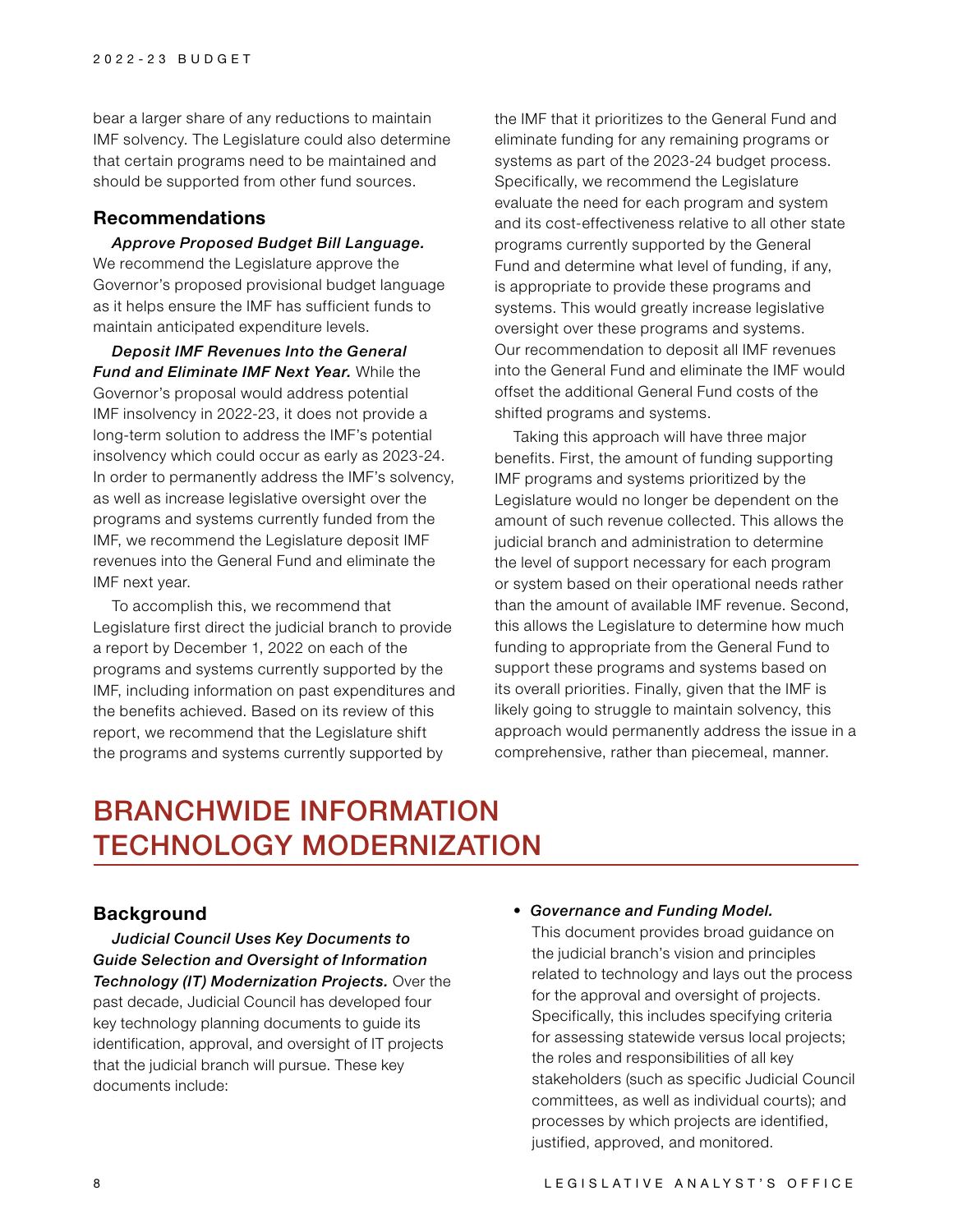- *Strategic Plan.* This document provides the judicial branch's strategic goals, objectives, and metrics to measure success of technology projects over a four-year period. The 2019-22 Strategic Plan identifies three guiding principles: access, reliability, and innovation. Based on these principles, the plan specifies four key goals: (1) promoting the digital court, (2) innovating through the technology community, (3) advancing technology security and infrastructure, and (4) promoting rule and legislative changes that impact the use of technology. Each goal has prioritized objectives. For example, ensuring secure, reliable, and sufficient data network connectivity throughout the judicial branch is the first of six objectives to meet the goal of advancing technology security and infrastructure.
- *Tactical Plan.* This document provides the individual steps or areas of focus identified by the judicial branch to achieve Strategic Plan goals over a two-year period. The 2021-22 Tactical Plan lays out 18 specific areas of focus tied to the goals in the Strategic Plan. For example, case management system migration and deployment is one area of focus to address the goal of promoting the digital court. The Tactical Plan then lays out specific goals and objectives within each area of focus. For example, an identified goal and objective related to the case management system migration and deployment area of focus is to continue implementation of new systems for all case types across the branch.
- *California Courts Connected Framework.* This document provides a framework to help individual courts assess their progress in meeting the goals identified in the Strategic Plan and the Tactical Plan. This allows courts to identify their existing technology capacities as well as potential areas of need. According to the judicial branch, a July 2021 inventory assessing court needs using this framework resulted in the identification of 201 projects—totaling to \$43.6 million across 20 technology categories (such as technology infrastructure).

Using the above documents in concert with one another helps Judicial Council identify and prioritize the judicial branch's technology needs. It also helps Judicial Council identify those specific projects where funding needs to be requested through the annual state budget process. Finally, following its approval of projects, Judicial Council generally receives regular updates to monitor the use of funding and ensure that the intended outcomes are reached.

*Various Approaches Used to Fund Technology Modernization Projects.* Over the years, a variety of approaches have been used to fund judicial branch technology modernization projects, with varying levels of legislative involvement in allocating funds to specific projects. The primary approaches used in recent years include:

- *Ongoing IMF Funding Allocated by Judicial Council.* As noted earlier in the "IMF" section of this brief, the IMF is a special fund with several dedicated revenue sources that is used to support various judicial branch activities, including technology modernization projects. Judicial Council determines the specific projects funded by the IMF and the amount of support each receives without legislative oversight. Tens of millions of dollars have been spent on technology from the IMF annually—with annual expenditures generally under \$50 million in the most recent years. Examples of IMF-supported technology projects include the LAN/WAN telecommunications network infrastructure program, data center support, and case management systems. Projects are supported from the IMF both on an ongoing and limited-term basis.
- *Funding Allocated by Legislature to*  Specific Projects. In more recent years, the judicial branch has regularly submitted proposals requesting limited-term or ongoing funding—usually from the General Fund for specific technology modernization projects through the annual state budget process. For example, several budgets in recent years have included a combined total of \$63 million one-time General Fund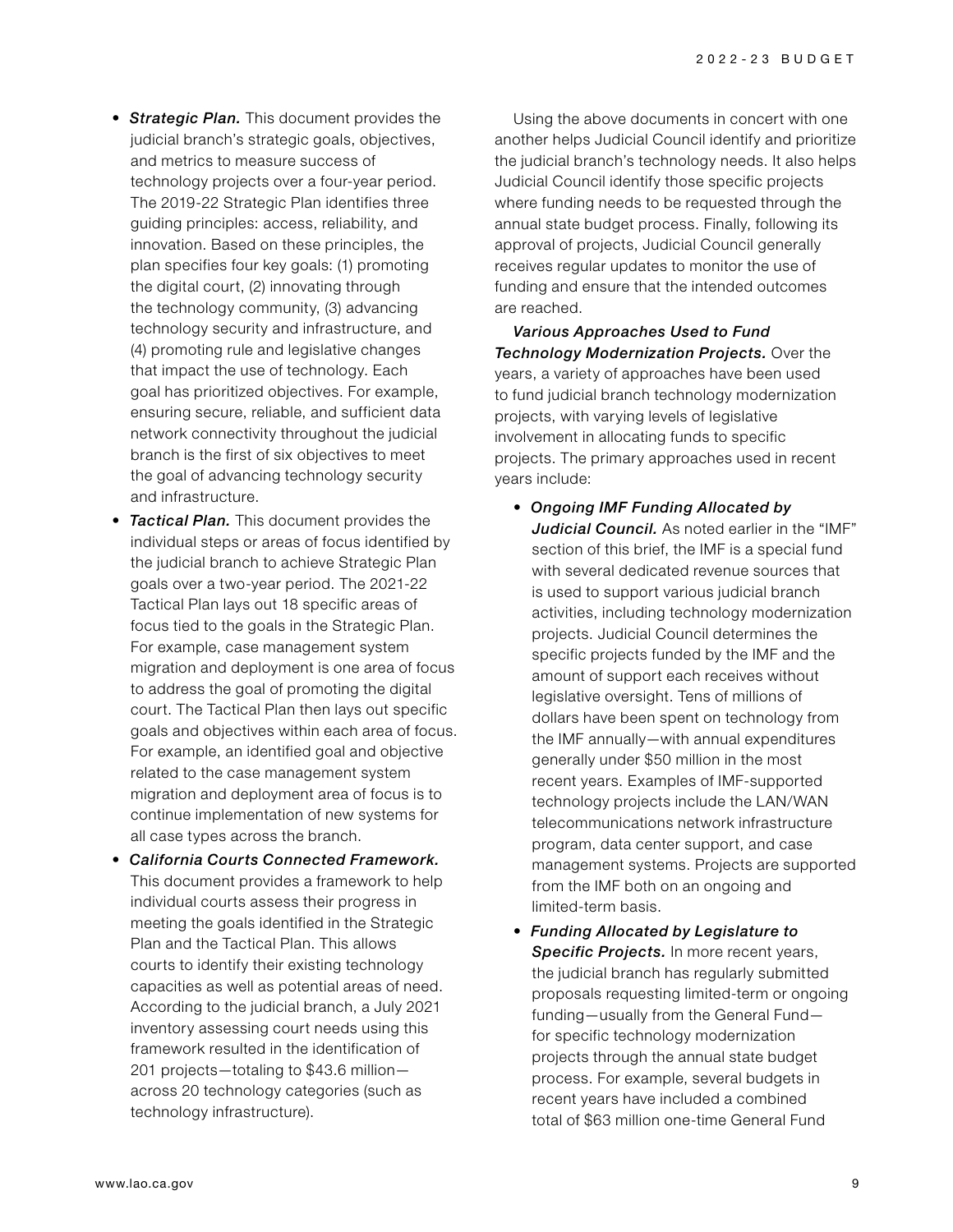support to replace case management systems in 23 courts. We also note that the 2019-20 budget included \$7.8 million one-time General Fund, to be spent over two years, to pilot and evaluate four technology projects with a plan to ultimately expand them statewide. These projects included data analytics and business intelligence using identity access management, intelligent chat, video remote hearings, and voice-to-text translation services.

• *Limited-Term Funding Provided by Legislature to Judicial Council For Discretionary Allocation.* The 2020-21 budget included \$25 million one-time General Fund annually in 2020-21 and 2021-22 for projects to modernize trial court operations that would be selected by Judicial Council. Judicial Council employed its Strategic and Tactical plans to identify and approve branchwide and court-specific projects across 14 different categories—such as remote technology appearance and data governance—to allocate these funds. The allocations also reflected Judicial Council's prioritization of projects—such as remote appearance technology—that would enable courts to provide services during the pandemic. Each trial court received at least \$40,000 for modernization projects in 2020-21. Judicial Council subsequently received regular status reports and made adjustments based on court needs, such as by authorizing requests to redirect funding to the immediate replacement of failing equipment used to support remote appearances.

## **Governor's Proposals**

The Governor's budget proposes a total of 27 positions and \$34.7 million General Fund in 2022-23 (increasing to 50 positions and \$40.3 million annually beginning in 2025-26) for technology modernization projects.

*New Judicial Branch Information Security Office (\$3.7 Million).* The Governor's budget proposes \$3.7 million in 2022-23, growing to \$6.2 million annually beginning in 2025-26, to support the creation of a new Judicial Branch

Information Security Office. This office would monitor judicial branch assets statewide, assists courts in addressing any incidents (such as hacking or phishing incidences), and educate staff on this topic.

*Allocations for State Courts and Trial Courts to Fund Local Priorities (\$7.3 Million).* The Governor's budget proposes \$7.3 million in 2022-23, decreasing to \$7.2 million in 2023-24 and ongoing, for the state courts and trial courts for technology modernization efforts. Of this amount, \$3.2 million would go to support new state trial court technology staff and program costs. The remaining \$4.2 million would be allocated to trial courts for technology modernization efforts to be identified by the individual courts. According to Judicial Council, annual allocations would depend on court size, with 15 courts each receiving \$50,000, 35 courts each receiving \$75,000, and 8 courts each receiving \$100,000. The intent of this funding is to provide courts with the necessary staff and funding to conduct local technology modernization projects based on local priorities.

*Judicial Branch Modernization Program to Fund Branchwide Priorities (\$23.5 Million).* The Governor's budget proposes \$23.5 million in 2022-23 (growing to \$26.6 million annually beginning in 2024-25) to establish a Judicial Branch Modernization Program that would provide annual support for technology modernization projects. Of this amount, \$3 million—growing to \$6.1 million in 2024-25—would go to support Judicial Council staff to manage projects funded by the program. The remaining \$20.5 million would fund modernization projects selected by Judicial Council based on its priorities specified in its key technology planning documents, with \$8 million of this amount dedicated to branchwide projects and \$12.5 million for court-specific projects.

#### **Assessment**

*Two Proposals Appear Reasonable.* Two of the Governor's proposals appear reasonable. First, the proposal for a new Judicial Branch Information Security Office seems reasonable. Court operations are increasingly reliant on technology to operate effectively. Additionally, the courts receive, access, and process information that can be confidential or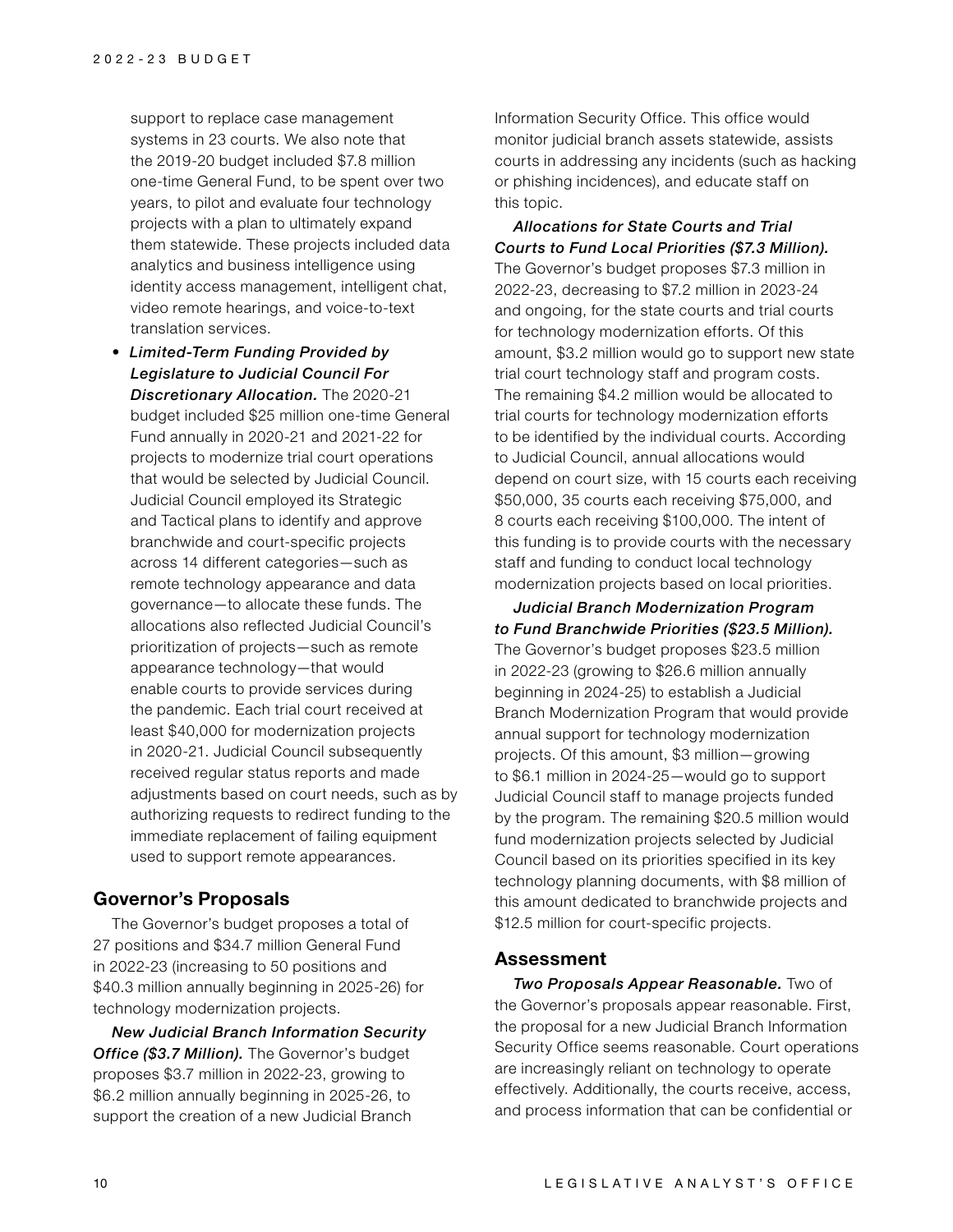private. Accordingly, it is reasonable for the judicial branch to have an office dedicated to addressing information security issues across the state, particularly since this minimizes the need for such expertise at each individual court.

Second, the proposal requesting direct allocations to and related staffing for the state courts and trial courts seems reasonable. The requested funding would provide individual courts with a small amount of annual resources that could help address more routine and/or smaller modernization efforts. These allocations recognize that each court's modernization needs may not be the same. Additionally, the funding provides a certain amount of flexibility to individual courts to adjust to address the most immediate needs as they arise (such as sudden equipment failure). The staffing would also provide the state courts with sufficient capacity and expertise to oversee the effective completion of modernization projects.

*Judicial Branch Modernization Program Reduces Legislative Oversight, but Could Have Some Benefits as Well.* The proposed Judicial Branch Modernization Program reduces legislative oversight of technology projects. This is because it lacks the same oversight mechanisms that exist when funding is allocated by the Legislature to specific projects through the annual budget process. Allocating funding through the budget process to specific projects or providing limited-term funding for specified purposes allows the Legislature to ensure that funded projects are of high priority and reflect statewide policies and priorities for court processes and procedures. This approach also allows the Legislature to assess whether each budget request accurately identifies a problem or need and presents a cost-effective solution, clear outcome expectations, complete and accurate costs, a comprehensive and reasonable implementation plan, and clear metrics to monitor the implementation of the solution. In addition, this approach allows the Legislature to take certain steps—such as requiring a project be piloted first, approving only partial funding, or requiring the reporting of certain information on a regular basis—to ensure it has sufficient oversight of projects. Such steps can be tailored specifically to individual projects.

As proposed by the Governor, this level of oversight would not occur over the projects that would be funded through the proposed Judicial Branch Modernization program. This is because Judicial Council would have full discretion to allocate funding to branchwide projects and court-specific projects based on its priorities. While Judicial Council has developed a fairly robust process for identifying, approving, and conducting oversight of technology projects, those processes do not generally allow for legislative oversight or input unless the request is submitted for consideration through the budget process. We note that the level of annual funding proposed by the Governor for the new program would likely result in most of the funded projects being smaller in scope. However, because this funding is ongoing, it could enable the funding of multiyear projects—including projects whose total costs could reach into the millions of dollars.

While the specific structure of the Governor's proposal raises concerns, we acknowledge that there are a few advantages to providing some amount of discretionary funding for branchwide modernization projects selected by Judicial Council during the course of a fiscal year. For example, such an approach would give Judicial Council the flexibility to respond quickly as needs arise across the branch. We note that the discretion provided to Judicial Council to allocate \$25 million in modernization funding in 2020-21 likely helped courts more rapidly change their business practices to operate during the pandemic. Additionally, such an approach could eliminate the need for the Legislature to consider budget requests each year for relatively small technology projects.

#### **Recommendations**

*Approve Proposals for New Judicial Branch Information Security Office (\$3.7 Million) and Direct Allocations to State and Trial Courts (\$7.3 Million).* We recommend the Legislature approve the proposals for the new Judicial Branch Information Security Office as well as the direct allocations to the state and trial courts. As discussed above, the Judicial Branch Information Security Office would address an important judicial branch information security need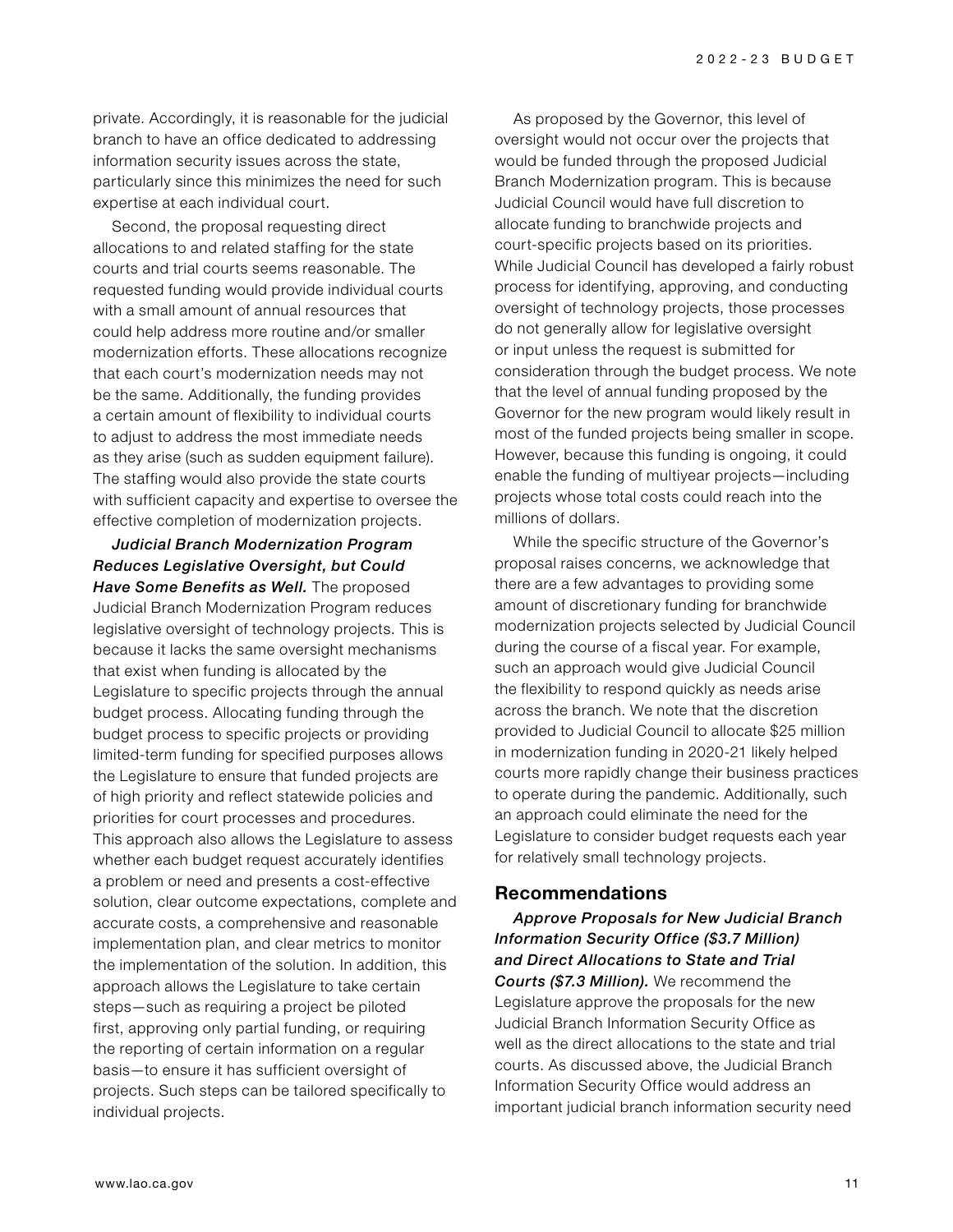while the direct allocations to the state and trial courts would provide a small amount of ongoing, flexible funding for technology modernization efforts at each individual court based on their needs.

*Modify Proposed Judicial Branch Modernization Program to Ensure Appropriate Legislative Oversight (\$23.5 Million).* To the extent that providing some discretionary funding for branchwide modernization projects to be selected by Judicial Council is a legislative priority, we recommend that the Legislature modify the proposed Judicial Branch Modernization Program to increase legislative oversight. Specifically, we recommend the Legislature specify limits on the types of projects that can be funded or

set a total per-project cost limit on projects that can be funded. This would limit the number or types of projects that could be pursued without legislative oversight through the annual state budget process. We also recommend requiring annual reporting from Judicial Council on what projects are expected to receive funding through the program each year and how program funds were actually used in the prior year. This would allow the Legislature to conduct regular oversight of the program, provide input prior to allocation of program funds, and identify areas where legislative action could be merited. Depending on the specific modifications made to the Governor's proposal, the Legislature will want to adjust the amount of funding accordingly.

# FACILITY MODIFICATION AND CONSTRUCTION

### **Background**

*Judicial Branch Facility Needs.* The judicial branch currently manages around 450 facilities across all 58 counties. Its facility program is responsible for various activities including maintaining these facilities, managing leases, and constructing new courthouses to replace outdated facilities. In a November 2019 assessment of its facilities, the judicial branch identified a need for a total of 80 construction projects—56 new buildings and 24 renovations totaling \$13.2 billion. These projects were categorized into five groups—and ranked within each group—in the following descending priority order: 18 immediate need projects (\$2.3 billion), 29 critical need projects (\$7.9 billion), 15 high need projects (\$1.3 billion), 9 medium need projects (\$1.6 billion), and 9 low need projects (\$100 million). Additionally, in August 2021, the judicial branch identified 22,743 deferred maintenance projects totaling \$5 billion.

*Construction Account Insolvent.* State law authorizes Judicial Council to construct trial court facilities and established a special fund, the State Court Facilities Construction Fund (SCFCF), to support the judicial branch's court facility-related projects. (We note a second construction account

was consolidated into the SCFCF as part of the 2021-22 budget.) Specifically, state law increased certain criminal and civil fines and fees and deposited the revenues into the SCFCF to finance trial court construction and other facility-related expenses. The amount of revenue deposited has steadily declined over time, largely due to declining criminal fine and fee revenue. This has resulted in SCFCF expenditures—including debt service, facility modifications, and trial court operations routinely exceeding revenues. (Currently, a total of \$55.5 million is redirected annually from the SCFCF to support trial court operations. Such transfers were initially implemented to mitigate the impacts of budget reductions on trial court operations.) To support this level of spending, the judicial branch has been expending funds from the SCFCF fund balance. As a result, the SCFCF faces insolvency in 2022-23.

*New Construction Supported by General Fund.* Given the insolvency of the SCFCF, the 2021-22 budget shifted support for the construction of any future courthouses to the General Fund. The 2021-22 budget also included funding to start the construction or renovation of six of the highest ranked immediate need projects identified in Judicial Council's 2019 reassessment of facilities.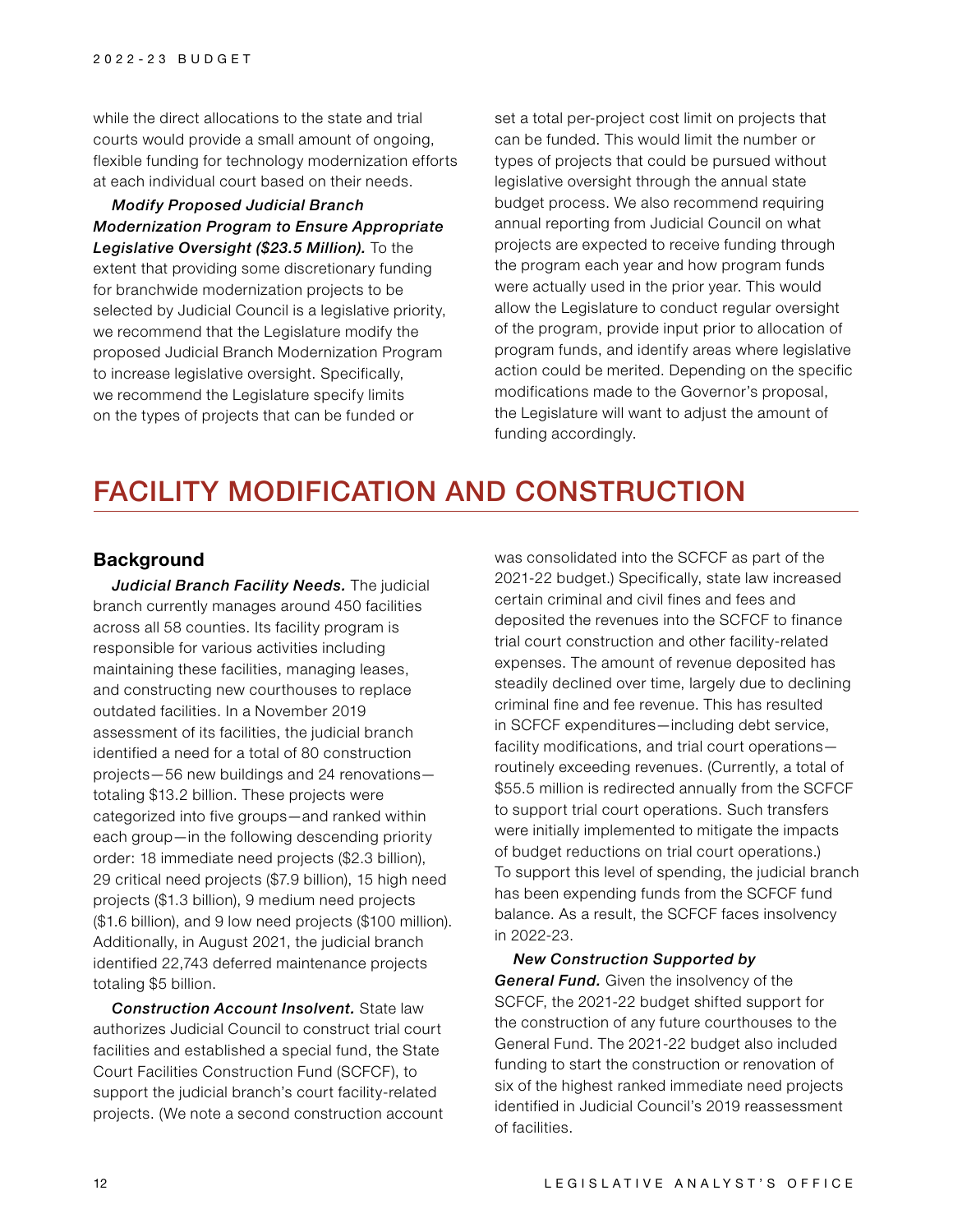## **Governor's Proposals**

The Governor's budget for 2022-23 includes several proposals related to court facilities. They include the following:

- *SCFCF Backfill (\$40 Million).* The Governor's budget proposes a \$40 million one-time General Fund transfer to the SCFCF to help prevent its insolvency in 2022-23. The budget also includes provisional budget language authorizing the Director of the Department of Finance to transfer additional General Fund if revenues deposited into the SCFCF are lower than expected. The transfer could only occur 30 days after written notification to the Legislature. Figure 4 **Total Amount Available for Facility Modification Projects** 40 50 60 70 80 \$90
- *Facility Modification (\$19.4 Million).* The Governor's budget proposes \$15.4 million ongoing General Fund and \$4 million in ongoing SCFCF reimbursement authority (for county repayment of their share of facility costs) for trial court facility modification projects. As shown in Figure 4, this proposal would temporarily increase the total amount of funding for facility modification to \$80.4 million in 2022-23 and 2023-24. However, due to the expiration of limited-term funding previously authorized, total funding would decline to \$65.4 million annually beginning in 2024-25—effectively the same level of funding in the current year.
- *Construction Projects (\$263 Million).* As shown in Figure 5, the Governor's budget proposes a total of \$132 million in General Fund support to start five new trial court construction projects. The budget also

proposes an additional \$3.9 million General Fund and \$127.2 million in lease revenue bond authority—with debt service being repaid over time by the General Fund—for the continuation of three previously approved projects.



#### SCFCF = State Court Facilities Construction Fund.

#### Figure 5

## **\$263 Million Proposed by Governor for Trial Court Construction Projects**

(In Millions)

| <b>Construction Project</b>                 | <b>General Fund</b> | Lease Revenue<br><b>Bond Authority</b> |
|---------------------------------------------|---------------------|----------------------------------------|
| <b>New Projects</b>                         |                     |                                        |
| New Santa Clarita Courthouse                | \$53.1              |                                        |
| New San Luis Obispo Courthouse              | 29.2                |                                        |
| New Solano Hall of Justice                  | 21.4                |                                        |
| New Fresno Courthouse                       | 21.2                |                                        |
| New Quincy Courthouse                       | 7.1                 |                                        |
| Subtotals                                   | (\$131.8)           | $(-)$                                  |
| <b>Previously Approved Projects</b>         |                     |                                        |
| New Ukiah Courthouse                        |                     | \$127.2                                |
| Butte Juvenile Hall Addition and Renovation | \$3.2               |                                        |
| San Bernardino Juvenile Dependency          | 0.7                 |                                        |
| Courthouse Addition and Renovation          |                     |                                        |
| Subtotals                                   | (S3.9)              | (\$127.2)                              |
| Totals                                      | \$135.8             | \$127.2                                |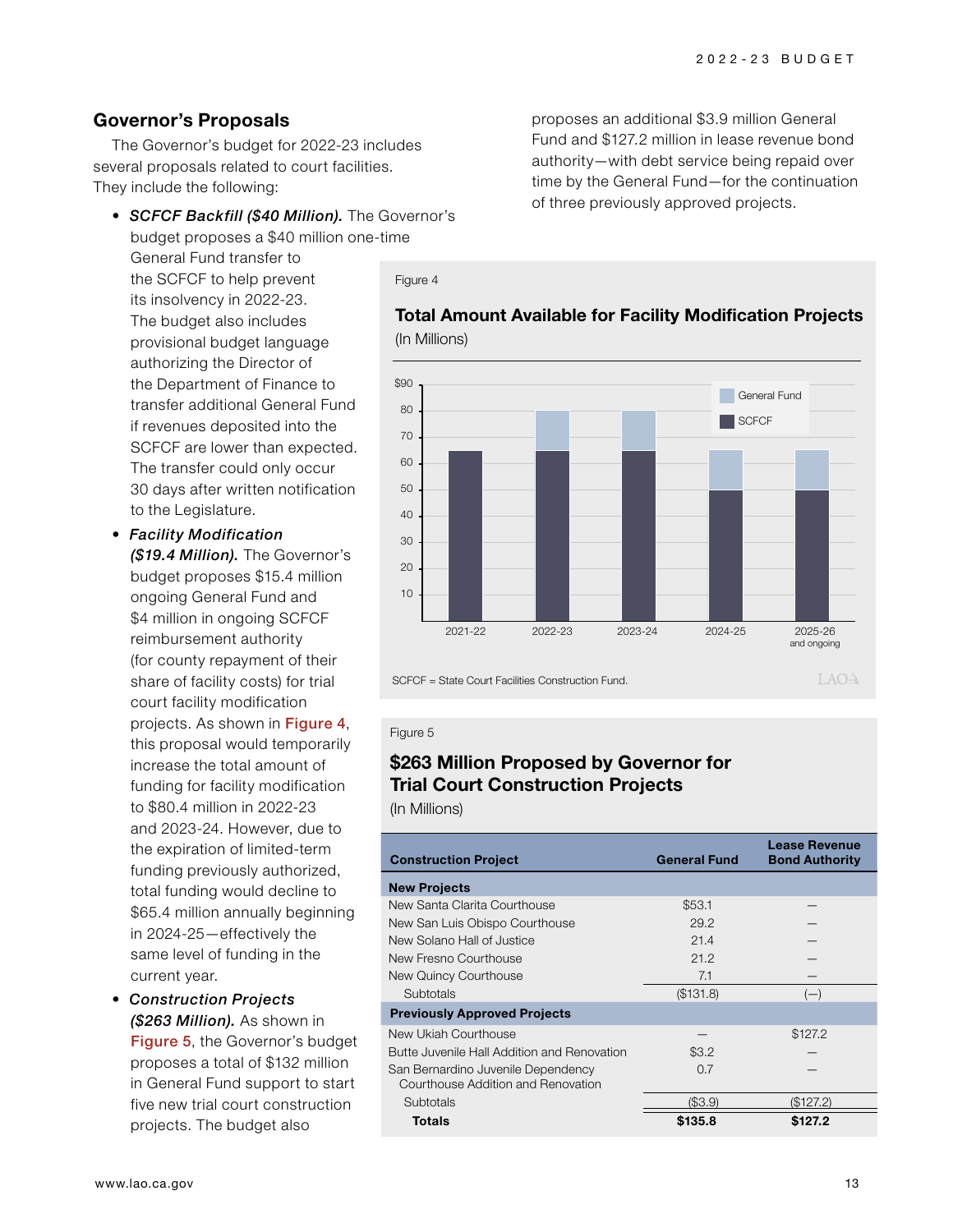### **Assessment**

*Insolvency Requires Ongoing General Fund Resources.* As noted above, the SCFCF faces insolvency in 2022-23. The Governor's proposed one-time SCFCF backfill would only address the insolvency in the budget year—effectively leaving the SCFCF with a zero fund balance. SCFCF revenues are estimated to be around \$200 million and expenditures to be around \$425 million in 2022-23. While both amounts are estimated to decline slightly in the future, this trend continues into future years—which means that ongoing General Fund resources will be needed to backfill the difference in revenues in order for the state to meet financing payments for completed projects as well as other obligations. As shown in **Figure 6**, absent any changes in expenditures, this could mean that at least \$200 million would be needed annually for nearly a decade. The amount would then decline as the state ends debt service payments on completed construction projects.

## *Proposal Provides Ongoing General Fund Support for Facility Modification for the*

*First Time.* Trial court facility modification projects are currently supported by \$65 million annually from the SCFCF. While the Governor's proposal maintains this level of annual funding in 2024-25, almost one-fourth of facility modification spending would be supported by the General Fund.

### **Recommendations**

*Shift Full Responsibility for Trial Court Construction to the General Fund.* In order to permanently address the insolvency of the SCFCF, we recommend the Legislature shift full responsibility for trial court construction to the General Fund. This includes (1) shifting all financing obligations for completed projects to the General Fund, (2) appropriating \$160 million General Fund annually (declining to \$145 million in 2024-25) to support all non-construction-related expenditures currently supported by the SCFCF, and (3) depositing all SCFCF revenues into the General Fund to partially offset the shifted costs. This approach would ensure that all construction-related obligations are fully accounted for and considered when evaluating the state's overall fiscal condition and determining General Fund priorities. It would also maintain existing levels of support for all non-construction-related expenditures—such as facility modification projects and trial court operations. Finally, it allows the Legislature to fund future trial court construction projects based on its priorities.

#### Figure 6



## **Estimated State Court Facilities Construction Fund Shortfalls** (In Millions)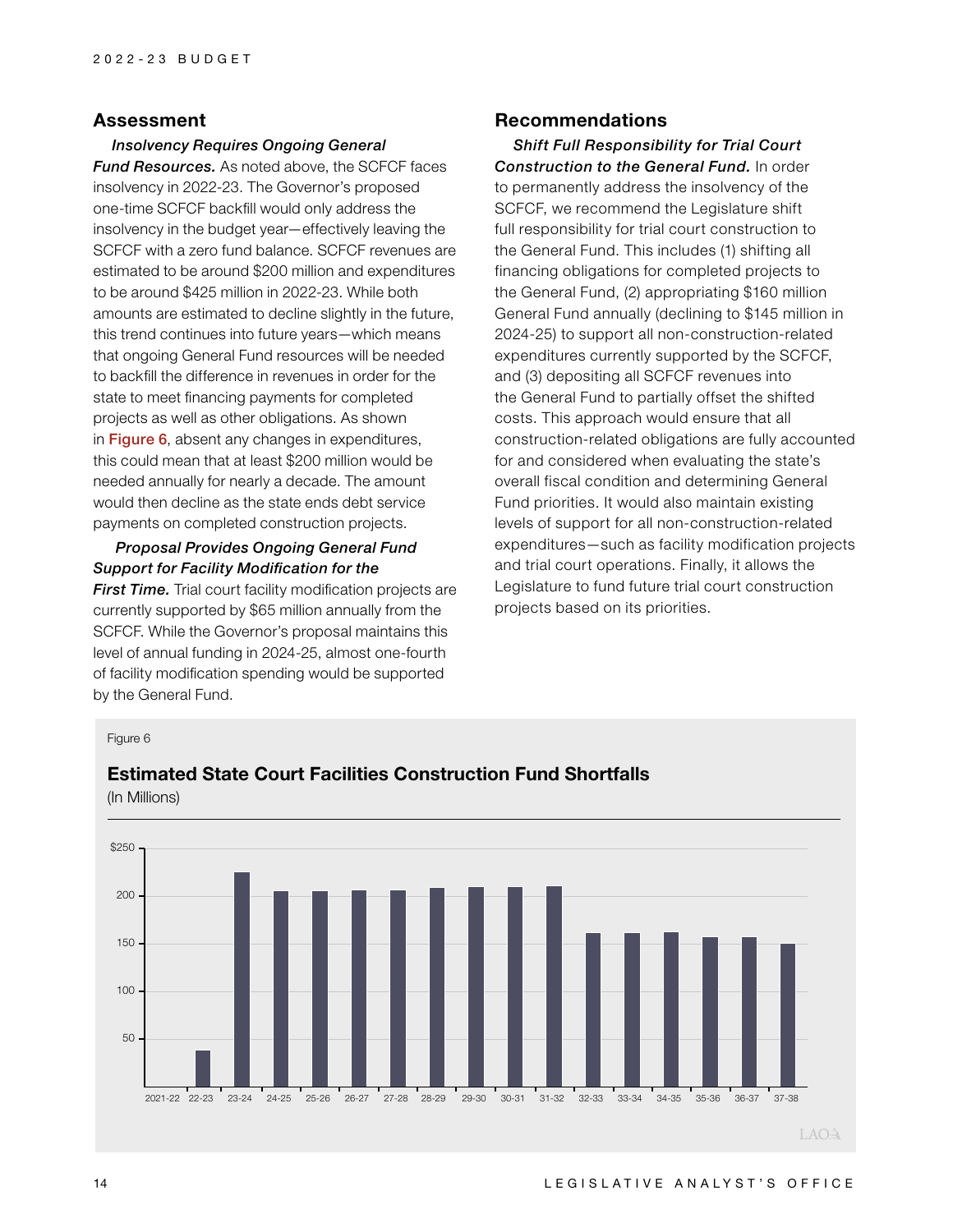### *Appropriate Funding for Facility Modification and Construction Based on General Fund*

*Priorities.* Regardless of whether the Legislature adopts the recommendation to shift full responsibility for trial court construction to the General Fund, we recommend the Legislature appropriate funding for facility modification projects and construction based on its General Fund priorities. While the Governor's proposals are generally reasonable, the judicial branch has identified significant facility needs. If a priority, the Legislature could consider additional one-time funding—such as for facility modification projects or deferred maintenance. We note that such spending is excludable under the state appropriations limit (SAL). (The California Constitution imposes a limit on the amount of revenue the state can appropriate each year. The state can exclude certain spending—such as on capital outlay projects, as well as for certain kinds of emergency spending from the SAL calculation.) As we discuss in our recent report, *The 2022-23 Budget: Overview of the Governor's Budget,* the SAL will continue to constrain the Legislature's choices in the upcoming budget process.